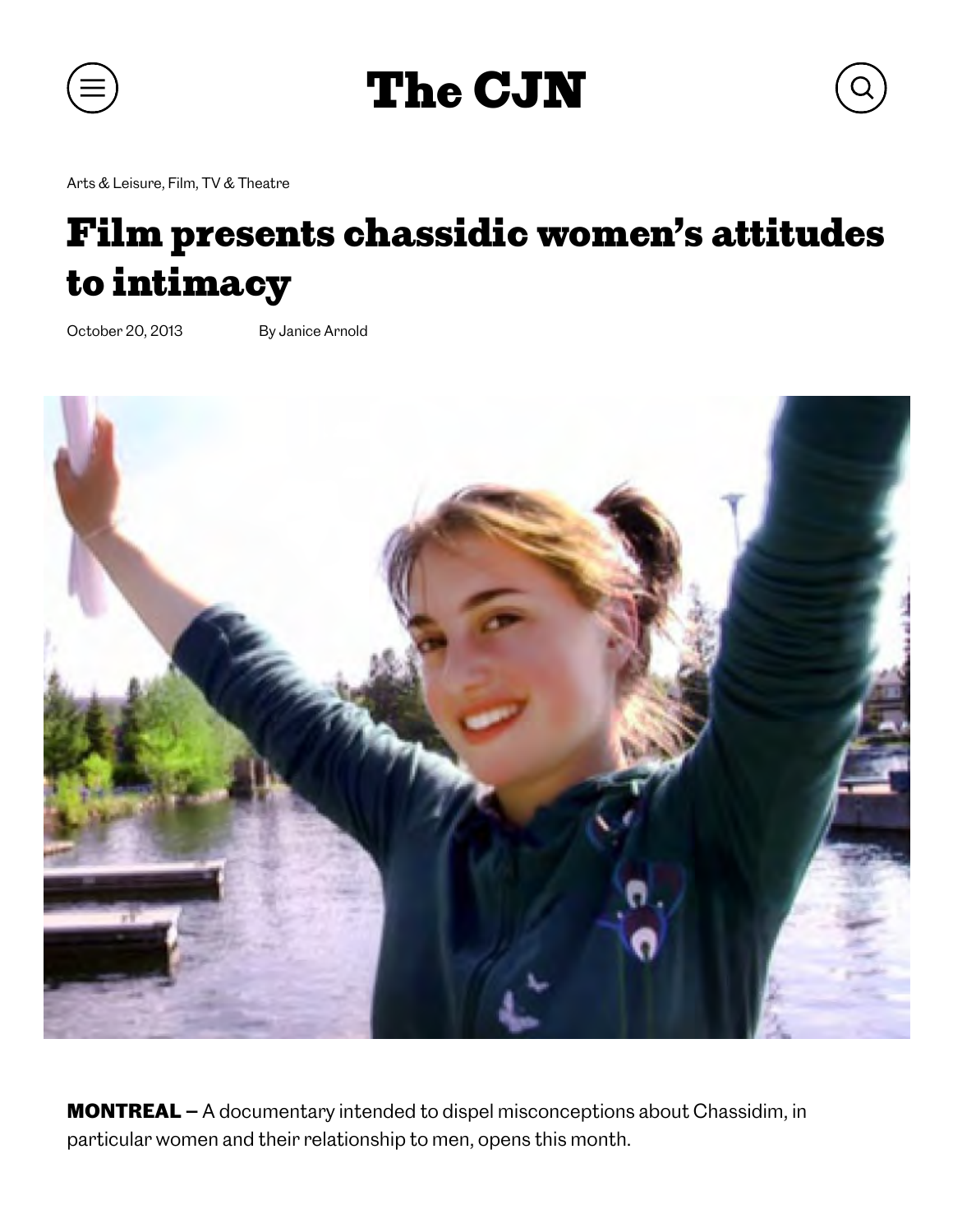Shekinah: The Intimate Life of Hasidic Women, directed by Montrealer Abbey Jack Neidik, who co-produced with Irene Lilienheim Angelico, was made with the full co-operation of a Chabad Lubavitch community.

The filmmakers were given access to interview students at the Seminary BMC, a women's teachers college in Ste. Agathe, founded by its principal Chana Carlebach, a central subject in the film.

The young women speak frankly about their lives, including their surprising attitudes to love and intimacy. Viewers get a rare glimpse of what courtship and marriage are like in this community.

Far from repressed and stuck in the 18th century, the interviewees seem joyful and unafraid to speak their minds. They see themselves as more liberated than most women, in the sense that their modest appearance spares them from being viewed as objects.

For them, sex is all the more blissful – not less – because divine commandments attend it

"Their relationships with men are based on the Kabbalah, the mystical aspect of Judaism," Angelico said. "They see God as both masculine and feminine, and marriage as pre-ordained in heaven."

In Judaism, Shchinah usually refers to a manifestation of the divine presence, often one with feminine attributes, and has special significance in Kabbalah.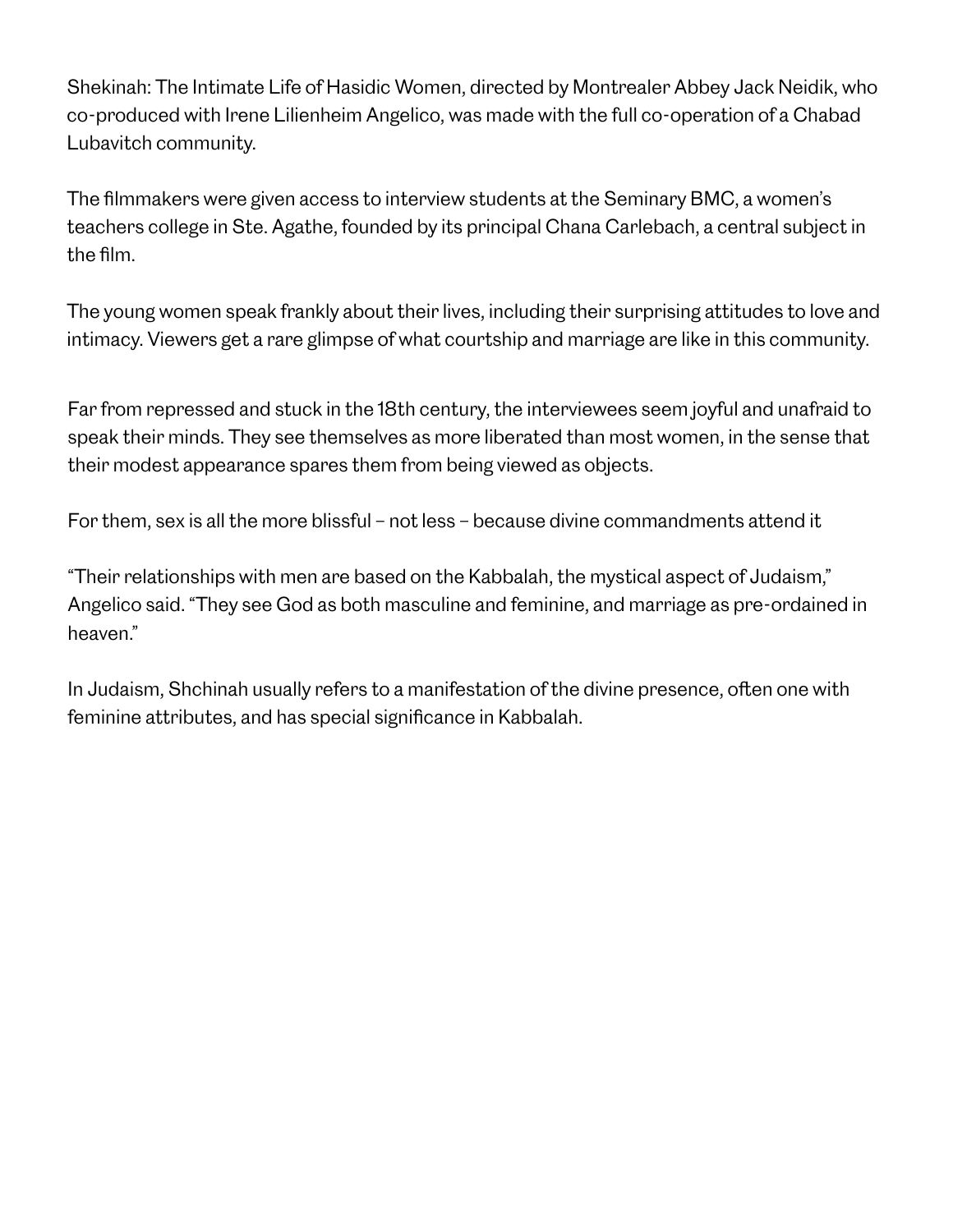"The laws of Torah affect almost everything they do, and still their lives are filled with great passion," she said.

This 70-minute bilingual film also looks at the relationship between these students, many of whom come from other countries, with secular Jews and non-Jews, mostly francophones, living in the area.

"We see how tolerance develops and misconceptions dissolve as both sides learn about each other," Angelico said.

Neidik added: "In filming Shekinah, I was granted rare access to a community that is unknown, closed and misunderstood. What I found was the opposite of what I expected.

"Behind the rigid, drab exterior that the chassidic people present to the world, there exists a vibrant, passionate sensuality that seems more liberating and fulfilling than that of the secular world that I come from…

"They say that, most of the time, we are unaware of our transcendental identity and that in marriage and lovemaking, it is possible to become aware of the spiritual… In our materialistic, consumer-driven world, I believe we all need a little more of this kind of soul."

Neidik gained the trust of the Lubavitchers through Mushka (Monika) Lightstone, a former Montrealer who had been his sound assistant – and would ultimately become the executive producer of Shekinah. She moved to Los Angeles to pursue her film career and became religious.

Her daughter attended the Seminary BMC, and she asked Neidik a few years ago to film a performance the students were putting on. His conversations with the young women were a revelation – they were not the throwbacks he expected. His interest was piqued.

Around the same time, the seminary was reaching out to the broader community to demystify their image. The culmination was the public outdoor wedding of Hana Sellem, who figures prominently in the film.

Neidik would spend more than two years filming. The filmmakers allowed rabbis of the community to vet the material, without surrendering their artistic integrity.

"We did not want to step over the line, or be offensive," Angelico said. "There is some touchy stuff here."